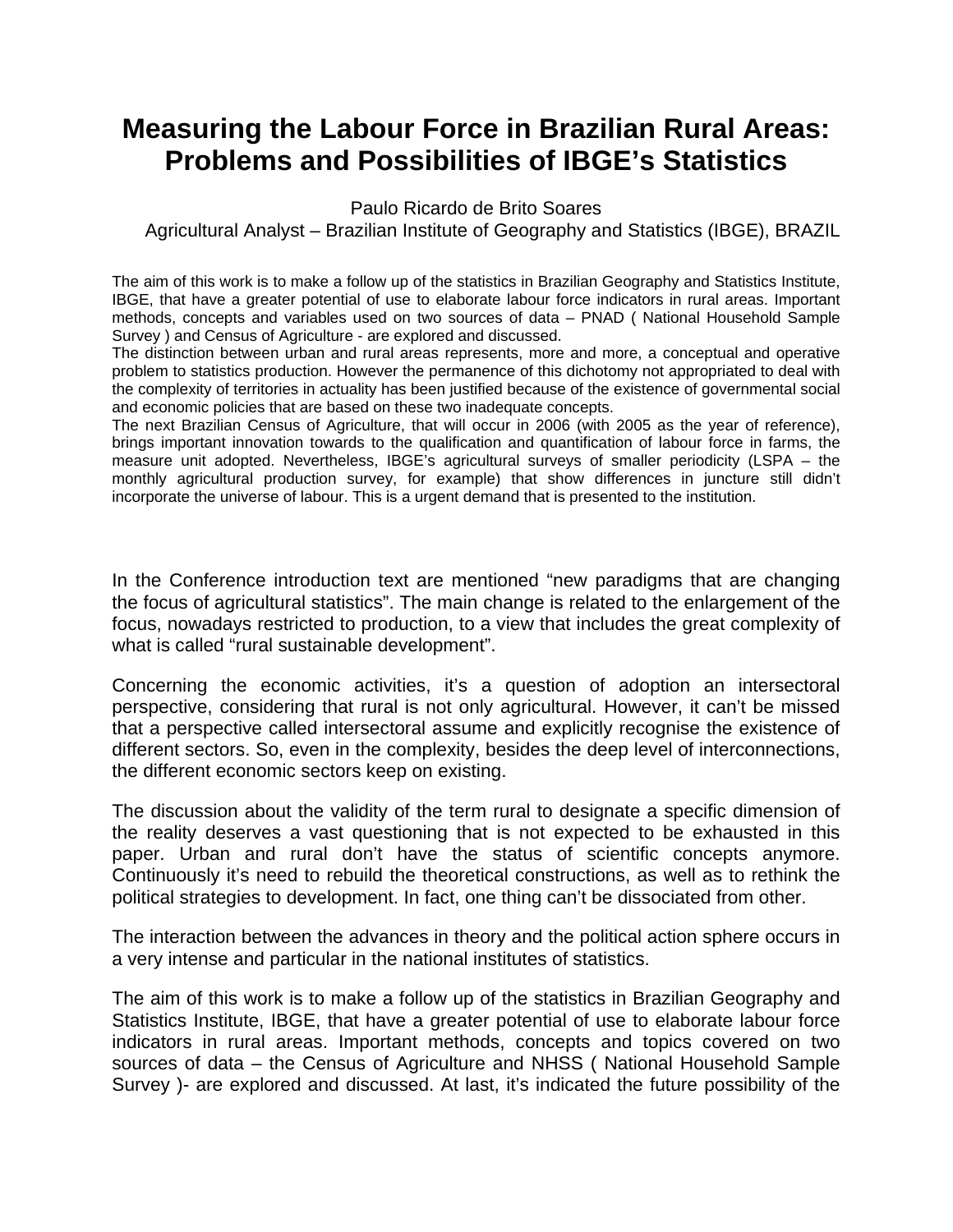information on labour to be investigated and provided by other surveys of agricultural production.

## The Census of Agriculture

 $\overline{a}$ 

For the next Census of Agriculture, foreseen for the year of 2006 (2005 as year of reference), the statistical unit will be the farm (agricultural holding), defined as been the unit under one management, independently of the size, juridical form (individual farmer, limited company etc), situation (urban or rural), or the objective of the production (ownconsumption or trade), restoring this way the concept adopted on the Census of 1985.<sup>1</sup>.

The periodicity determined by law is 5 years, but the last Census of Agriculture was carried out in 1995/96. The high cost of the operation and the dependency in its undertaking on the politic decision and statement of the Union Budget justify the delay. Because of the enlargement of this period as it happens today, the use of agricultural censuses as source of information to the thematic of labour force is too restricted, specially due to the acceleration of transformation that concerns agriculture on the present. More and more, agricultural sector is as dynamic as the other economic activities considered "urban" (industry, commerce and service).

In the last Census, the information of employment concerned just the date of reference, 31/12/95. Data refer to economically active population in agriculture, paid or unpaid, following to the categories: the responsible for the production and unpaid family workers, regular employee, casual employee, employee share croppers, other status. Of the total, it was quantified the number of residents in the farm. Only the numbers of casual employee was informed according to the months of the year. The casual agricultural workers with intermediaries were not counted.

The next Census brings improvements in labour force data, as in other items. And there will be certain important changes in concepts to better reflect employment patterns in rural area and to better conform to international standards and policy demands. Once more, there will be no definition of work of any kind (number of hours, payment etc), since it will be counted the contingent of people that had some agricultural activities, as well those who worked in non-agricultural activities that supported the agricultural ones in the farms.

Concerning the work made by intermediaries it will be investigated the number of days contracted in the year of reference, but not the number of workers employed.

By the first time it will be investigated the *plural activity*, that is the performing, in the year of reference, of some non-agricultural work by the responsible for the production

 $<sup>1</sup>$  In the Census of Agriculture of 1995-1996 the units where the production was restricted to subsistence were not</sup> included. In relation to the Census de 1985, there were a reduction of almost 1.000.000 farms. Since many farms (unit of agricultural exploitations) may have a temporary existence during the year, the reduction mentioned above can be also related to the change in the date of reference and the month of data collecting.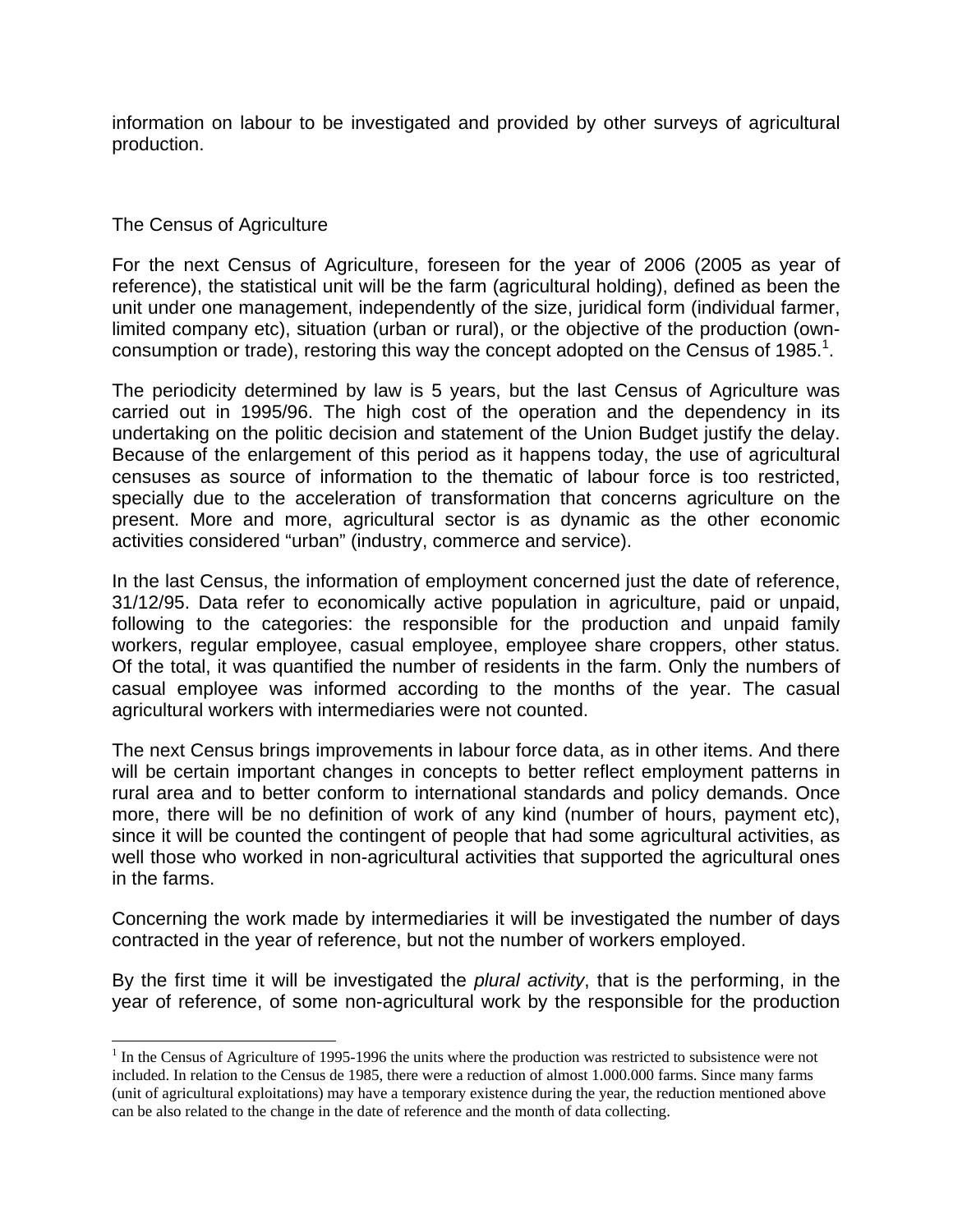(farmer) or a member of his family<sup>2</sup> living in the farm in the date of reference. The *plural activity* includes yet the performing by some of these people of another agricultural work, when it's done in another farm.

The population engaged in agricultural activities during the year will be classified according to the occupation in three categories based on intervals of worked days in the farm (less than 60 days, from 60 up to 180, and 180 and more). To the casual agricultural workers without intermediaries the days paid for services will be informed.

In terms of gender and age, only the occupied people on the reference date will be investigated, to the different categories $3$ .

As an economic research, the question of the situation (urban or rural) is not relevant in the Census of Agriculture. Data are not presented with this distinction, yet it's possible to do that if it's of interest using the original data (*microdata*). This way, the Census give us a portrait of the universe related to the agricultural activities and not of the "rural world". It's considered a hit, not a miss.

## The NHSS (PNAD)

 $\overline{a}$ 

The National Household Sample survey presents, by its side, data of population commonly divided in urban and rural according to the situation (or localisation) of sectoral territorial division.

The first point to be discussed is the meaning of these terms. The IBGE adopts the administrative limits that the municipalities defines to their urban areas and the residual is taken as rural, or what is out of the imaginary line called "urban perimeter". Therefore, the rural area is always being reduced faces the expansion of the urban perimeter that brings to the municipality the control of the territorial taxes. The limits are arbitrary, having no heuristic value , what is, they are not an effect or consequence of an analytic process of knowledge about the spatial reality. This way, both can exist areas with characteristics usually related to rural under the classification of rural as the opposite.

.Even it's possible to verify some coherence in data that characterise and distinguish urban and rural population, such differentiation has no conceptual control. For that reason is very precarious its use in public policy making. Also in terms of international comparison the urban-rural distinction creates many difficulties, since there is no concept to be conformed.

The IBGE adopts since 1991 an additional system of classification to the sectors situation, using criteria to better characterise the urban and rural areas. Basically, are

 $2^2$  To the finality of the Census of Agriculture are considered members of the family: spouse, son, daughter, father, mother, father (mother) in law, grandfather(mother), son(daughter) in law, minor under guard, brother, sister, grandchildren, uncle, aunt, nephew, cousin, brother(sister) in law.<br><sup>3</sup> Farmer, regular workers, casual workers, employee share croppers, and other conditions. And to each category, the

unpaid family workers.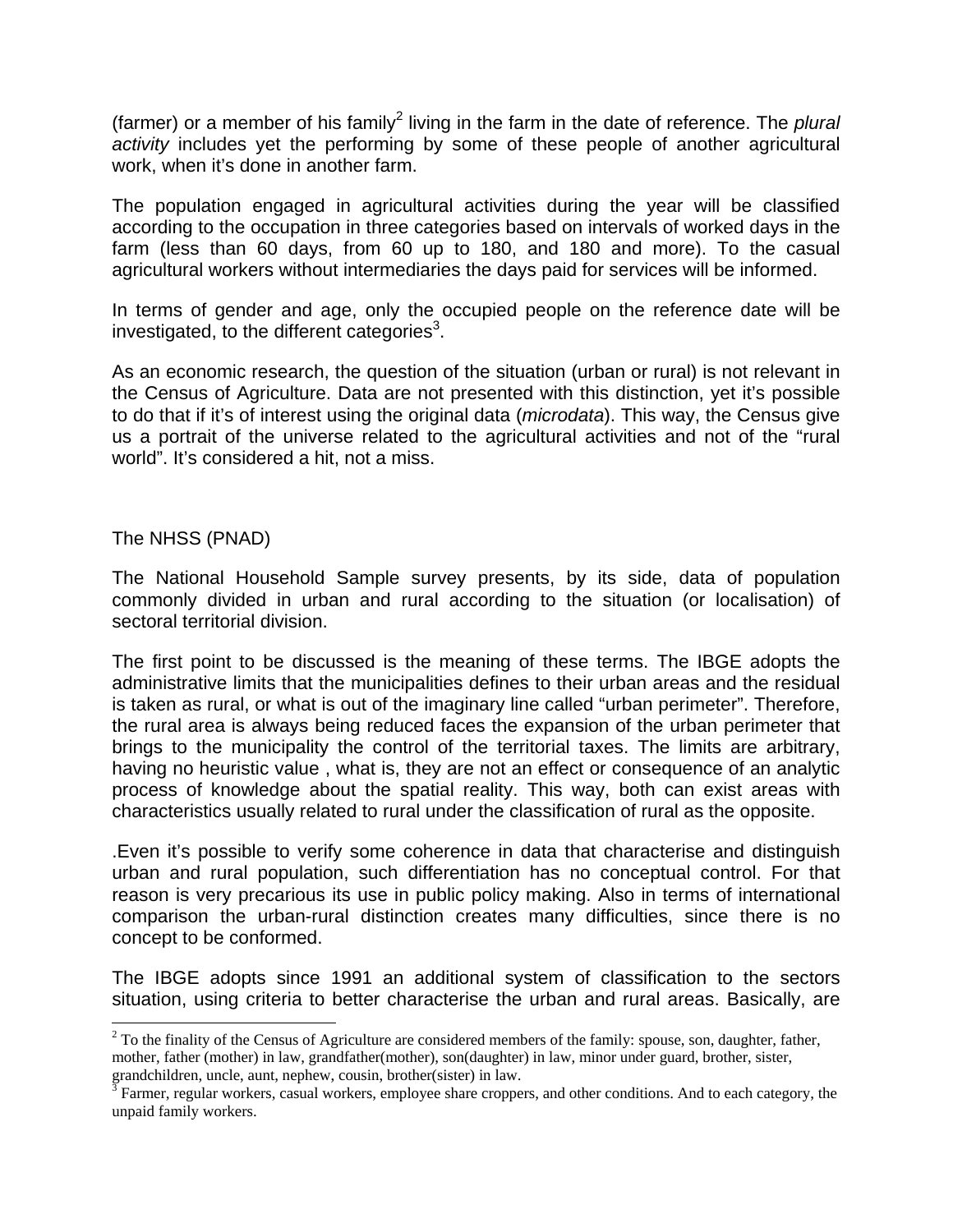considered aspects of demographic concentration, immediate vicinity of consolidate urbanised area and the existence of certain services. Thus, the urban situation were divided in 3 categories and the rural in 5. To the present discussion is relevant to detail the situation "urban not urbanised" – an urban area administratively defined, but with rural aspect – and the situation "rural agglomeration of urban extension" – na urbanised area external of the administrative urban boundary near or contiguous to na effective urban area.

Few researchers or statistics users take this "extra" classification into account to analyse the statistics. To select the sample to the NHSS this more detailed classification of sectors situation is not considered as well. So, to use the survey data in this level of spatial detail there is the problem of low degree of confidence of the results.

Another issue regarding the urban rural separation concerns the temporal evolution analysing. It's impossible to determinate which part of the "rural exodus" is in fact due to people who didn't move, but had their household situation changed from one census to the next. Just before a census operation the Institute updates the cartographic basis. During the period between censuses there is no changing in the classification of sectors situation, despite any action of the municipality or even the emancipation of any new city. It ends up by causing some leaps in the series of Brazilian urban population according to NHSS data (table 1)

Table 1. Percentage of urban population in Brazil using NHSS data -1981/2002.

|  |  |  |  | 1981   1983   1984   1985   1986   1987   1988   1989   1990   1992   1993   1995   1996   1997   1998   1999   2001   2002 |  |  |  |  |
|--|--|--|--|-----------------------------------------------------------------------------------------------------------------------------|--|--|--|--|
|  |  |  |  |                                                                                                                             |  |  |  |  |

71,2 71,9 72,4 72,6 72,8 73,2 73,6 74,3 74,1

78,0 78,3 79,0 79,4 79,6 79,6 79,7

83,9 84,1

SOURCE - IBGE, National Household Sample Survey.

OBS: Censuses occurred in 1991 and 2000

NOTE - Excluding the population of rural area of the States of Rondônia, Acre, Amazonas, Roraima, Pará and Amapá.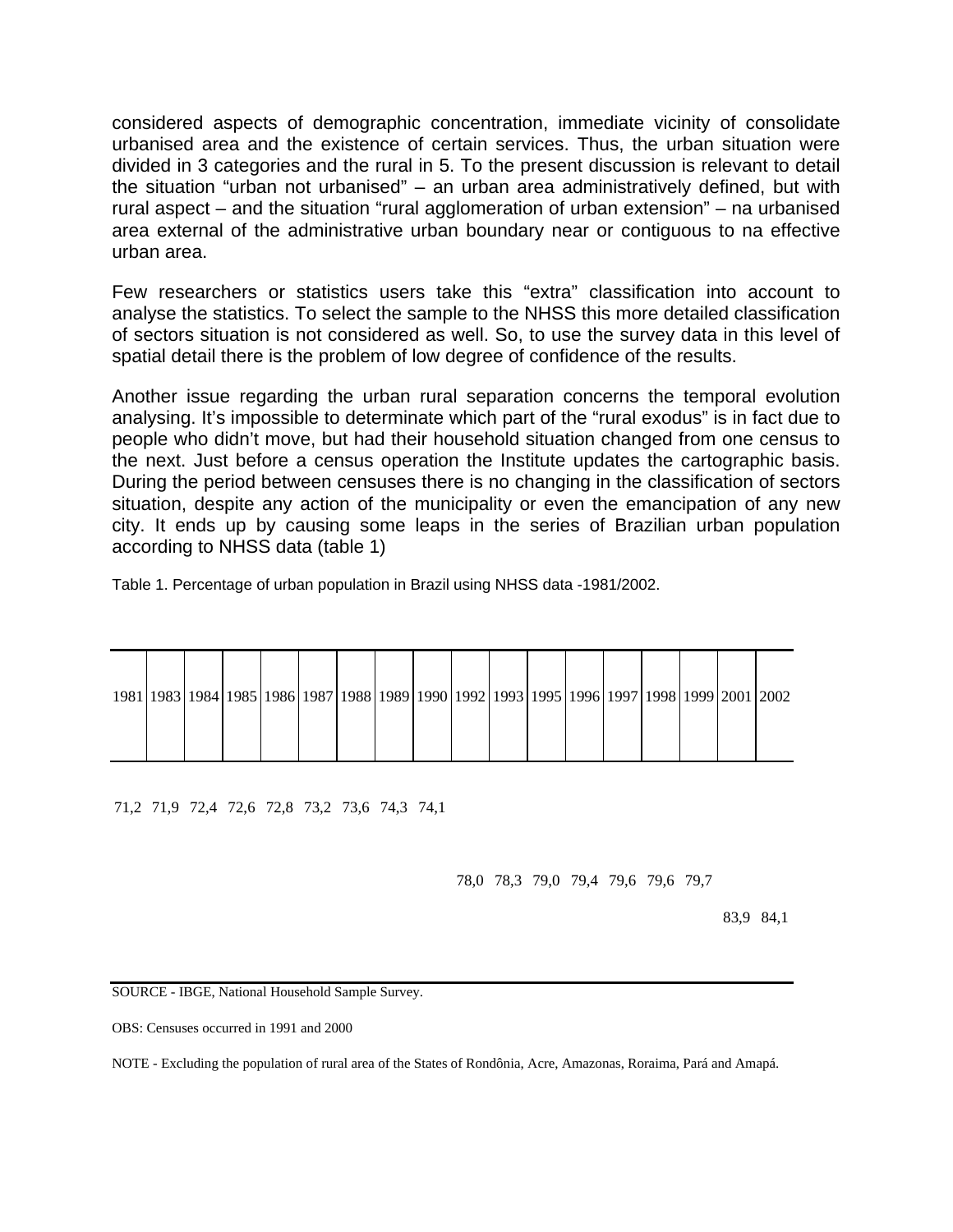The national geographic coverage of the survey is not complete yet, as the rural area of 6 units of the Federation is not included. It represents a vast area with only 2,1% of country's population, what makes its inclusion in sampling very onerous and expansive. But to the assessment of agricultural labour force the area significance is much greater because it represents almost 10% of workers in agriculture acconding to the Census.

This is not the only problem in using the NHSS data to evaluation labour force in rural areas. The sample size and design are coherent with the population distribution in urban and rural situation. Once Brazilian population are highly concentrated in the areas considered urban (82%) the sample has the same distribution. As the sample is rare in rural areas it causes some problems to the appropriate characterisation of the great diversity of activities developed in these areas. There are basically two kind of problems: the levels of data aggregates both spatial and qualitative. To the last case, it means that some important work characterisation can't be done (for example, to relate the work to a specific crop as soybean, corn or sugarcane) without facing the low degree of confidence of data.

To measure agricultural labour force, IBGE considers since 1992 $4$  employment persons aged 10 years and over who work in agriculture at least 1 hour during the reference week, paid or unpaid.

The urban rural dichotomy can't be not applied to labour, as the situation (localisation) of the place of work is not informed. Thus, there is no conceptual meaning in the expressions "rural work" and "urban work". The nature of work in the statistic data also refers to the sector of activity of the enterprise: agricultural work and no-agricultural work (farm and no-farm). To NHSS a cook that works in agricultural enterprise is an agricultural work.

A specific problem to measure agricultural labour force is the seasonal work. To this, on NHSS there are questions about the activities in the last 365 days.

Differently of the Census of Agriculture, the NHSS covers the casual agricultural workers with intermediaries. Sadly, there isn't how to identify this group in the total of the agricultural workers enumerated in the survey.

The plural activity can't be evaluated with NHSS data in the same terms comparing to the Census. The concept is about the activities developed during the year of reference by the members of the family that live in the farm on the reference date. The idea of the concept is to evidence additional income brought to the farm. The NHSS identifies principal and secondary works on the week of reference, being possible to identify the cases of agricultural-agricultural and the agricultural-no agricultural.

The definition of the principal work is given by the major time of permanency during the reference period. As additional criteria to definition, are considered in order of priority: the paid work over the unpaid; the major number of hours spent weekly; and, at last, the major income.

 $\overline{a}$ 

<sup>&</sup>lt;sup>4</sup> Before that, this value was 15 hours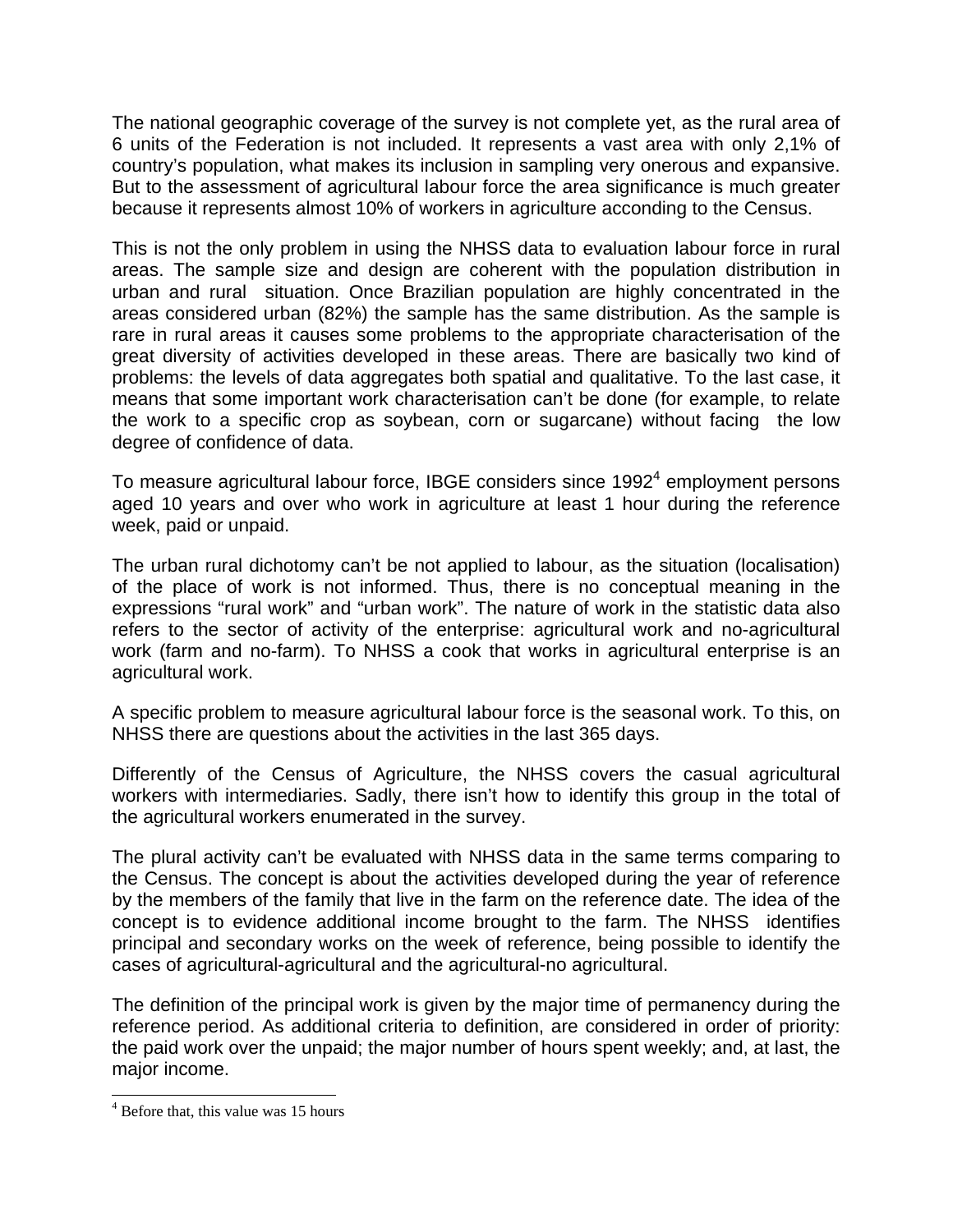As, in general, the income in agriculture is fewer than in other activities, the adoption of the criterion of time must super-estimate the agricultural employment comparing to the adoption of the income.

## Other possibilities

 $\overline{a}$ 

The assumption that changes in agriculture are slower then in other economic sectors has been used to justify the different treatment given in the field of statistics production. At the same time and contradictorily the agriculture is getting more distinction in the means of communication and in the governmental publicity exactly because of the recent adjust of the sector to the new circumstances of global trades challenges.

The information used to show this adapting of the sector and its recent transformation are restricted to variables of production and productivity, specially of the main commodities.

The IBGE has surveys of agricultural production juncture, but in no one of them the labour is considered. The difficulties in creating and update a farm register render the design of sample surveys almost impossible.

Considering the dynamics of demand and supply for statistics, the absence of a large and significant set of agricultural statistics in Brazil reveals a poor balance. By one hand, the lack of labour in agriculture statistics reveals the doubt and indecision in the conception, design and implementation of public policy to the sector. It's today particularly demonstrated for the existence of two ministries to agriculture with very agendas. It seems to be not clear to government (that has a great weight on the demand side) the efficacy of investments in the sector to create jobs and increase workers income.

Some researches developed out of IBGE estimate the labour force demand in agriculture using some variables of IBGE surveys as crop areas and their spatialisation. Despite being mathematics proceedings the valuations have a great component of subjectivity in the definition of factors and coefficients.

The most important observation of agricultural production in IBGE is the Systematic Survey of Agricultural Production  $-$  SSAP  $-$  a subjective survey based on monthly reunions with people involved direct or indirectly with crops<sup>5</sup> who informs about conditions that affect the crop growth. Continually questioned face "more modern" methods and technologies that are believed to assess more accurately variables of planted areas, the SSAP are demonstrating, year after year, its validity when its data are confirmed with the harvest numbers are verified.

 $<sup>5</sup>$  farmers, agricultural assistance personal, officials of credit area, farm implement dealers etc.</sup>